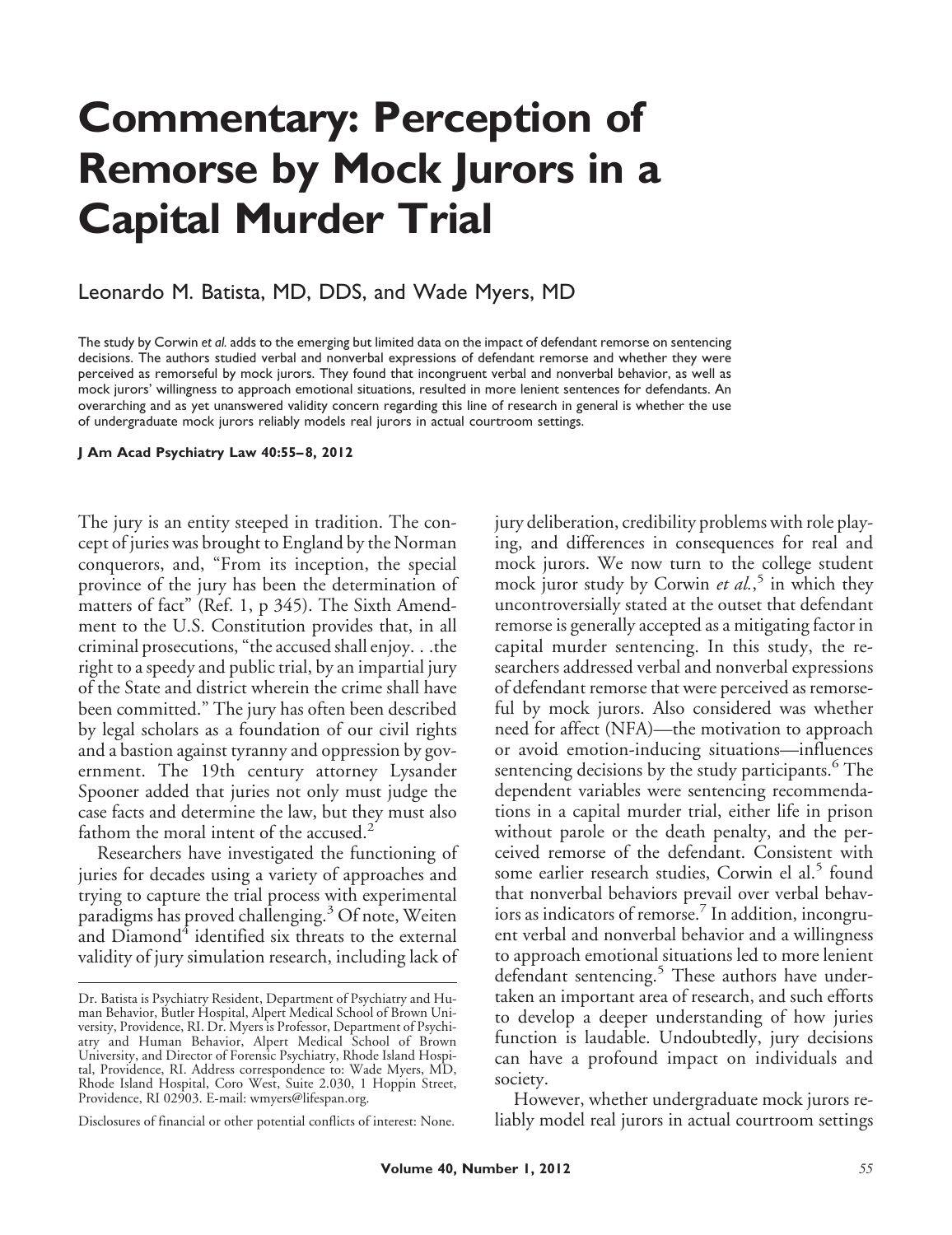remains undetermined.<sup>3</sup> While the work by Corwin and colleagues is thought-provoking and interesting, we nonetheless caution that its methodology does not resemble the operations of real juries (ecological validity), and this methodological disconnect prevents the generalization of these results to real-world trials (external validity). Although a lack of ecological validity does not necessarily preclude the external validity of a research project, in this particular study, we believe that neither ecological nor external validity has been achieved, given the inherent limitations of its design. The following sections will outline some of the reasons that we have taken this position.

## **College Students as Mock Jurors**

The participants in the present study were 206 students in Introductory Psychology, mostly white and female, with a mean age of 18.7 years. These students, many of whom were freshmen at the time of their participation in the study, had just embarked on the stage of life when older adolescents commence the process of separating from the family system and moving toward independence. Developmentally, the tasks of establishing an identity and negotiating intimacy were at the forefront for them.<sup>8</sup> This population, chosen by the authors, does not represent the more diverse, mature, community-based populations seen in actual juries. Bermant*et al.*<sup>9</sup> pointed out that if the research study characteristics do not reasonably match the actual problem being studied, then "structural verisimilitude" is lacking and the practicality of the findings are limited. Furthermore, research has indicated that age affects jurors' attitudes toward crime. For instance, Higgins *et al.*<sup>10</sup> investigated the effects of mock jurors' age (younger versus older) on decision-making and found that older jurors were more certain of their verdicts and saw the defendant as more responsible for his or her acts than did younger jurors.

Likewise, Bornstein $11$  pointed out ecological validity problems in jury-simulation studies, encompassing the composition of mock juror samples (undergraduates versus representative community adults), the research setting (laboratory versus courtroom), the trial medium (written summaries, transcripts, and audio- or video-taped simulations or live ones), and the presence or absence of deliberation. Bornstein did not find significant differences between students and community adult samples in most of the studies reviewed. However, McCabe and

Krauss,  $12$  in a broadly cited psycholegal research meta-analysis, noted that the absence of definite evidence of the differences between undergraduate and more representative samples of mock jurors should not be taken as evidence of the absence of differences. In evaluating the derivation of these differences, they used a two-stage research approach. In the first stage, they used undergraduates, and in the second stage they tested a more representative juror sample. They found that college students were three times less likely to favor civil commitment of sexually violent predators after bias correction intervention (having the defendant's attorney acknowledge mock juror's negative reactions to his client) than if they had not been exposed to the intervention. This difference was not seen in the more representative sample of mock jurors in the second stage of the study, suggesting that college-aged mock jurors were more readily influenced by forces beyond the evidence and facts of the case.

The neurobiological immaturity of adolescents as mock jurors in research studies, like those enlisted in the study by Corwin *et al.*, <sup>5</sup> is another limitation deserving of mention. Research findings now show that the brain maturation process extends well into the third decade of life. In a methodologically elegant magnetic resonance imaging (MRI)-based prospective longitudinal study by Gogtay *et al.*, <sup>13</sup> the dynamic progression of human cortical brain maturation in healthy children and adolescents was studied. After assessing pre- and postpubertal samples over a 10-year period, the authors found that the prefrontal cortex, which is responsible for reasoning and decision-making, is one of the last portions of the brain to mature. This brings into question how much credence can be given to a research paradigm that substitutes the cognitive functioning of primarily teenaged mock jurors for that of the average community juror, who is  $43$  years of age.<sup>14</sup>

## **The Simulated Trial Setting and the Portrayal of Mock Remorse by Actors**

Corwin *et al.*<sup>5</sup> employed four five-minute-long courtroom simulation videos to depict the courtroom setting for analysis by mock jurors. The readers of this study and similar ones are faced with the naturally arising question of whether having mock juror research participants observe a brief video clip of an actor portraying different verbal and nonverbal expressions of remorse truly simulates what jurors per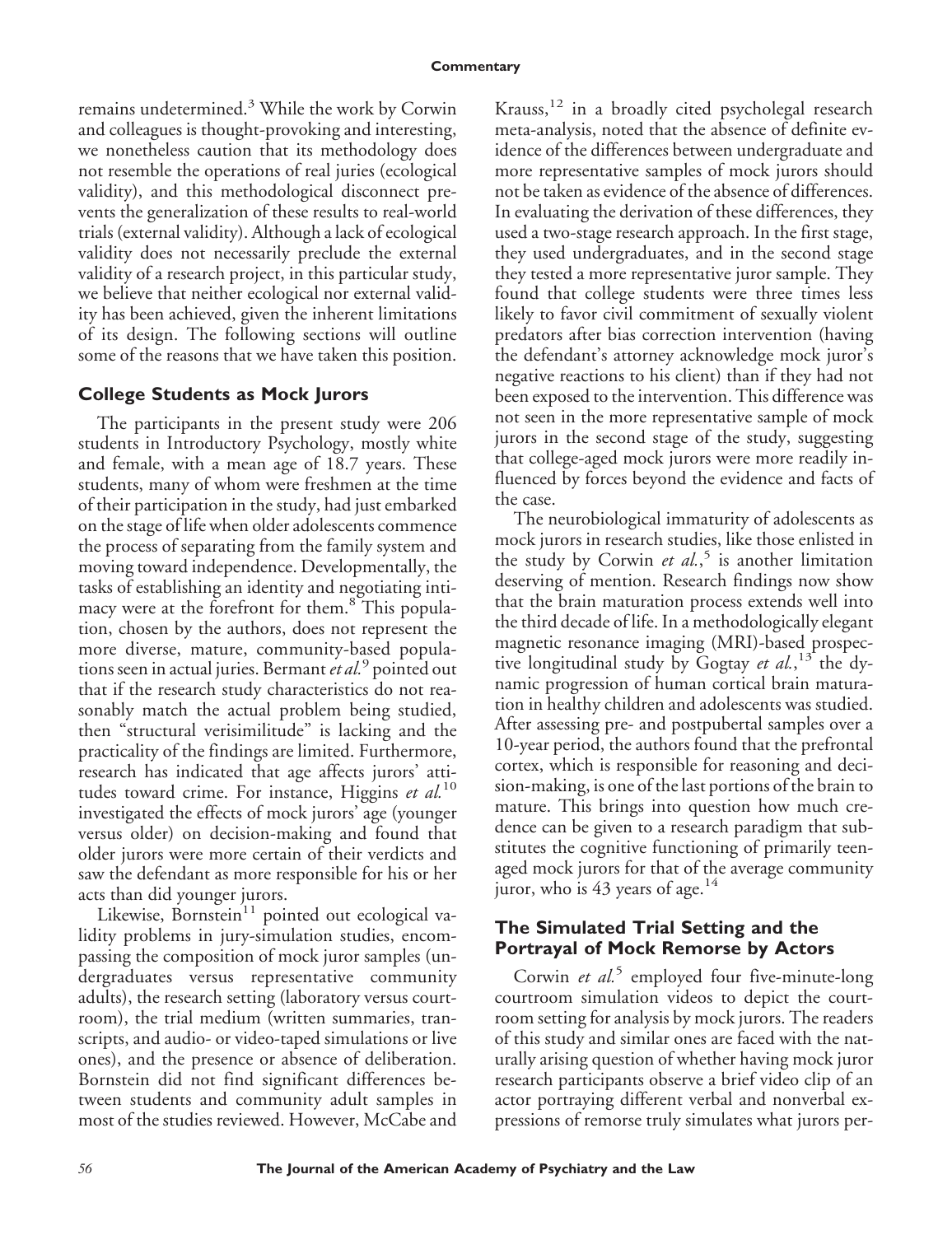ceive and assimilate during their observations of a real defendant during a capital murder trial that may last weeks or longer. In the latter, jurors have the advantage of observing the defendant day in and day out for hours at a time as he responds to the spectrum of courtroom personnel and proceedings (e.g*.*, testimony of prosecution and defense witnesses, attorney motions, sidebar discussions, and audience members).

Further, can an actor playing a person convicted of homicide and awaiting sentencing genuinely capture the complexity of emotions and behaviors related to remorse that an actual defendant in this setting would display? And are college students psychologically equipped, given their limited life experience, to determine what indicators of remorse are reliable and trustworthy? In defense of Corwin *et al.*<sup>5</sup> the existing evidence shows that neither law enforcement officials nor college students are particularly adept at detecting nonverbal deception and that prisoners may be better at it than both of these groups.<sup>15</sup> Admittedly, the detection of deception (and for that matter acting as though one has remorse) is a difficult task.

Ten Brinke *et al.*<sup>16</sup> conducted the first study that investigated the discrepancies between true and false remorse. They described detailed facial, verbal, and body language cues to emotional deception and the characteristics of so-called crocodile tears. According to the authors' review, liars were more likely to speak slowly, to be more hesitant, and to use fewer firstperson pronouns. In addition, when compared with those persons expressing genuine remorse, falsified remorse was associated with a greater range of emotion and abrupt transitions between positive and negative facial expressions.

In this vein, Klaver *et al.*, <sup>17</sup> in their study on psychopathic offenders and nonverbal indicators of deception, analyzed videotapes from 45 male offenders and suggested that deception in offenders was probably different from that seen in the general population. According to these authors, psychopathic offenders had higher rates of head movement but appeared to be less anxious or nervous while lying when compared with the general population. For the sake of argument, we will presume that actors more closely resemble the general population than do criminal offenders or psychopaths and that their rendition of remorse in research studies like the current work by Corwin *et al.*<sup>5</sup> therefore would not necessarily approximate that of murder defendants.

In short, we find that Corwin *et al*.<sup>5</sup> entered problematic methodological waters when they attempted to simulate juror assessment of criminal defendant remorse by substituting for the defendant an actor appearing briefly on a videotape. Perhaps their results will provide some insight into general indicators of deception and remorse perception. However, we believe that designs utilizing exposure to *in vivo* criminal defendant samples in real trials are far more preferable and that the courts are becoming more friendly to the idea of psycholegal research within their walls. $3$ 

# **Political Affiliation**

The authors teasingly stated that they had collected data on the participants' political affiliation in this study, yet they did not report on how this variable may have affected the study participants' sentencing recommendations. This variable is of import that cannot be ignored when attempting to understand jury decisions on sentencing capital murder trials. In fact, according to a 2004 Gallup Poll of 6,500 adults, three quarters of those who identified themselves as political conservatives were in favor of the death penalty, whereas only about one half of the political liberals were similarly inclined.<sup>18</sup>

# **Congruent Verbal and Nonverbal Remorse and Blameworthiness**

It is worthy of mention that the congruence between verbal and nonverbal remorse and blameworthiness is not necessarily as straightforward in jury decisions as might be assumed. For instance, Jehle *et al.*<sup>19</sup> studied the effects of a defendant's remorse when accompanied by other accounts such as apologies, excuses, justifications, and denials. They found that denials were more often associated with defendants' being found not guilty than were shows of remorse or remorselessness, even though denial was rated as the least believable among the accounts. This finding calls into question whether defendants necessarily stand to benefit by giving a remorseful apology. It may result in a paradoxical jury response by not helping them to appear deserving of a lighter punishment. The results obtained by Corwin *et al.*<sup>5</sup> may be consistent with this phenomenon, in that they found inconsistent verbal and nonverbal behavior to be associated with lighter sentences. They surmised that defendants exhibiting too much remorse